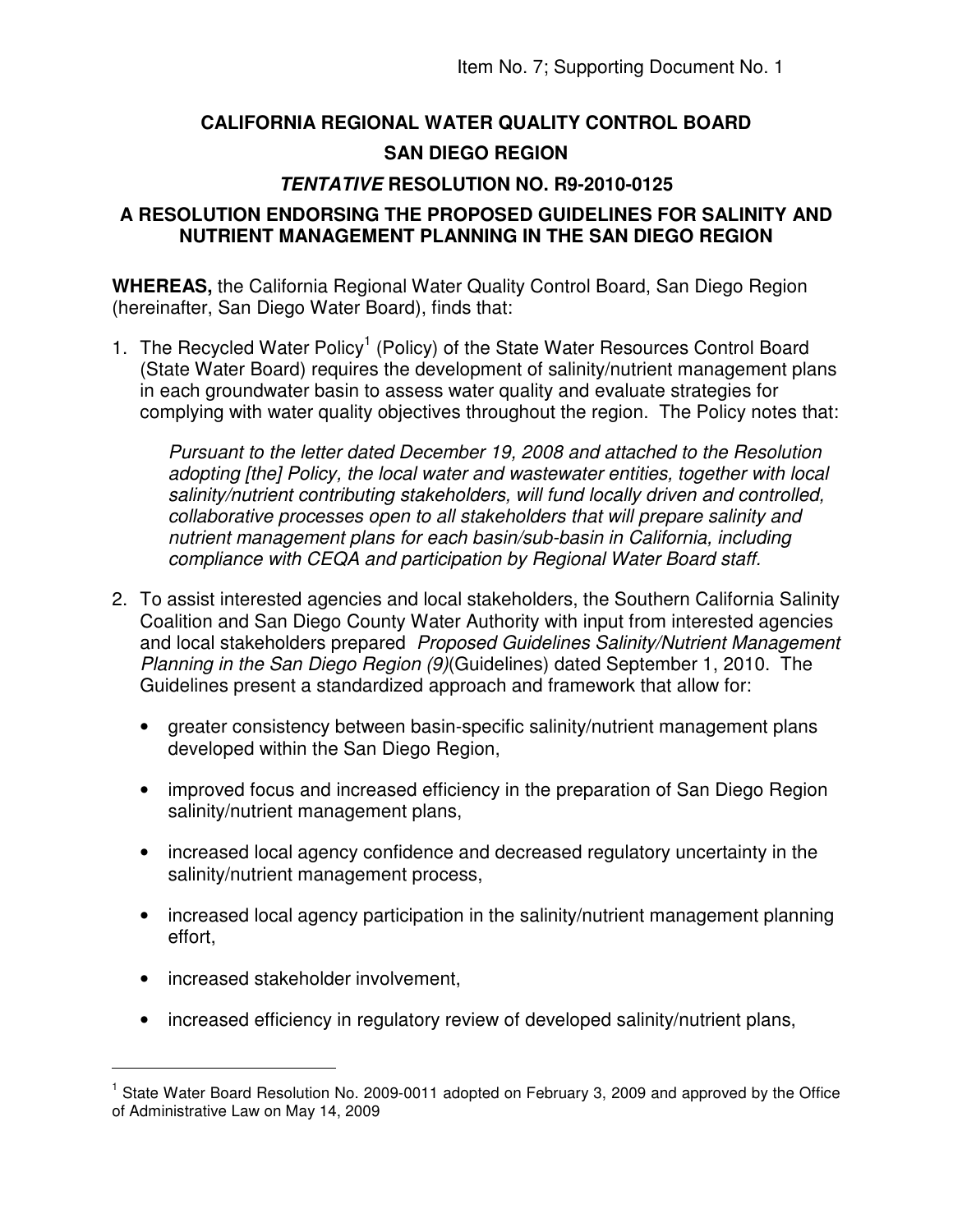- increased probability for regulatory approval of developed salinity/nutrient management plans, and
- decreased regulatory conflicts with the development of local water and recycled water supplies within the San Diego Region.
- 3. The purpose of the Policy is to increase the use of recycled water from municipal wastewater sources that meets the definition in Water Code Section 13050(n), in a manner that implements state and federal water quality laws. When used in compliance with the Policy, Title 22, and all applicable state and federal water quality laws, the State Water Board finds that recycled water is safe for the approved uses, and strongly supports recycled water as a safe alternative to potable water for such approved uses.
- 4. The San Diego Water Board has a long history of taking actions in support of beneficial water recycling projects in the Region. These actions include, but are not limited to, modifying the Water Quality Control Plan for the San Diego Basin (9) (Basin Plan), where justified, for the sole purpose of enhancing recycled water use; supporting and facilitating the applications by local agencies for federal and state grant funding of their recycled water projects; and expediting the regulatory permit process by being one of the first, if not the first, regional water board to implement the master reclamation permit approach.
- 5. The San Diego Water Board has supported the development and implementation of salinity and nutrient management plans. With the adoption of the Basin Plan in 1975, the San Diego Water Board recommended implementation of water quality management measures such as irrigation efficiency control, fertilizer application control, intrusion barriers, selected blending of imported waters, groundwater recharge and flushing, and groundwater pumpage, deminerialization and exportation via brine lines to the ocean. The San Diego Water Board also called for in-depth salt balance studies to develop a recommended plan for groundwater management that would include the appropriate elements from these recommendations. Through numerous Basin Plan updates, the San Diego Water Board reaffirmed its support for water recycling and for the development of salinity and nutrient management.
- 6. The San Diego Water Board encourages local agencies, water users, and other stakeholders to develop salinity/nutrient management plans required under the Policy. The San Diego Water Board has coordinated with the Southern California Salinity Coalition, the San Diego County Water Authority, interested agencies and other stakeholders to develop guidelines for the management plans. Public workshops were held October 6, 2009, and June 15, 2010. After each event, the Executive Officer reported the results of the workshops and status of the guidelines. The San Diego Water Board provided comments at the workshops and in a followup letter dated July 1, 2010.
- 7. Use of the Guidelines will enhance the likelihood that a management plan will meet the Policy requirements. The Guidelines provide the local context while promoting